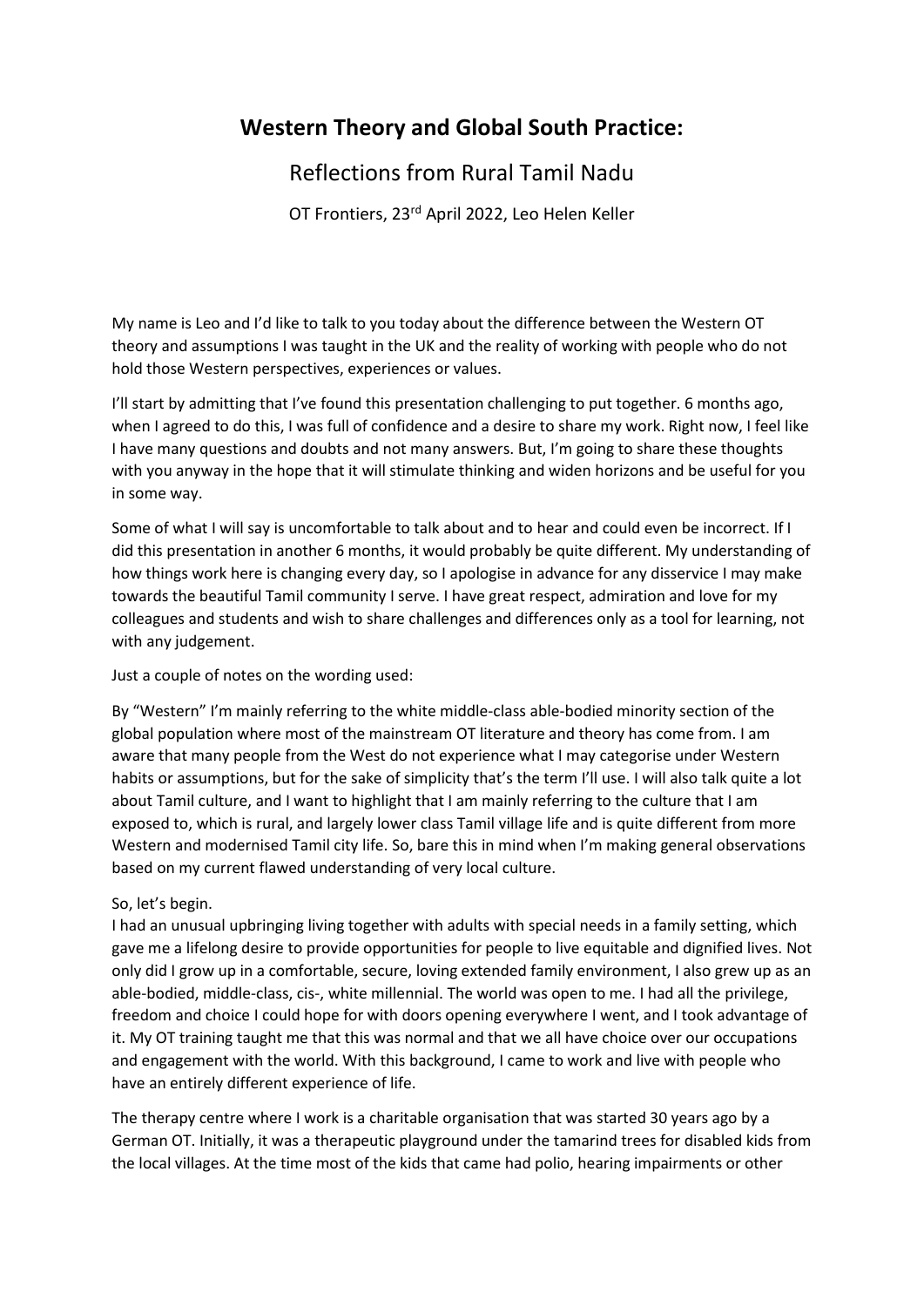more physical conditions. Quite a few also attended mainstream school and just came for physical therapies.

Over the years, polio has been eradicated by a large vaccination drive, and we see increasing amounts of autism, neurological and behavioural challenges. There are also many children with genetic issues that are likely caused by parents being closely blood related. It is quite common for young women to marry their uncles (on their mother's side), so that the family wealth stays within the family.

Our centre is now a beautiful space with a range of different therapies and opportunities. It has a day care program which is 9-4 Monday-Friday for about 20 kids, plus 1:1 'in-reach' therapies for another 20 or so kids. The idea is that young children and babies come for intensive 1:1 therapies until they are able to engage and be within a group and then they slowly transition into the day care program where the kids are older, and quite a few are now adults.

It is still run by that German OT and now also a local Tamil nurse, and the team are all from the local villages. Most do not have official training other than perhaps a diploma in community-based rehabilitation or from short courses in various related subjects. We often have volunteers who come through with specific skills and they share what they know. So, over the years the team have been trained in various practices and have all found their preferred area of work where they specialise by taking extra courses and working with any professionals who come through.

There is a beautiful rich environment of love and care and trust where there is a strong focus on celebrations, social activities, being together and being happy. It's enriching and heart-warming. The other side of this very hands on and practical approach is that things like assessments, goal setting and session notes are very limited and poor quality. This leads to a lack of real direction or vision for the futures of the children. Some of the kids who joined 30 years ago are still with us now – our oldest is 37 years old. There are no services for adults with special needs locally, so it's tricky to plan for many of their futures. Some get jobs, but usually this is initiated by the student or their family themselves – there seems to be a resistance in our centre to let the students go. For example, we recently had a 19-year-old girl who had come to us at 16 because she wasn't managing at school. We spent 3 years teaching her vocational crafts and basic life skills and then her mother found her a job at as a craftsmen's assistant. There I was feeling great that the training we'd given her had led to successful employment, and the team were upset that she'd left us before they felt she was ready. They prefer to keep them safe and protected in a familiar environment and the outside world is not easy for someone with special needs so it's understandable, but of course it's very different from the productivity and independence focus that I'm used to from my Western education and practice.

#### Slide 6

When I started working here. I was mainly doing fairly typical 1:1 OT with the younger children. But then, 5 months in, lockdown happened, and we had to close. Our centre doesn't do holidays (more than a few days here and there when it is burning hot in the summer or pouring with rain for days in the monsoon), so being closed is a big deal. Many of our students live in very tough conditions, in crumbling houses, some don't have walls, so the monsoon rains come inside the house preventing them from sleeping, some cook outside on open fires, a few don't have toilets. Most of our families don't have much money, so if they have one child with a disability and one without, the resources and investment goes on the child who has the most chance of being able to care for the family in future. This means many of our kids end up neglected. A few take a long time to eat, and the parents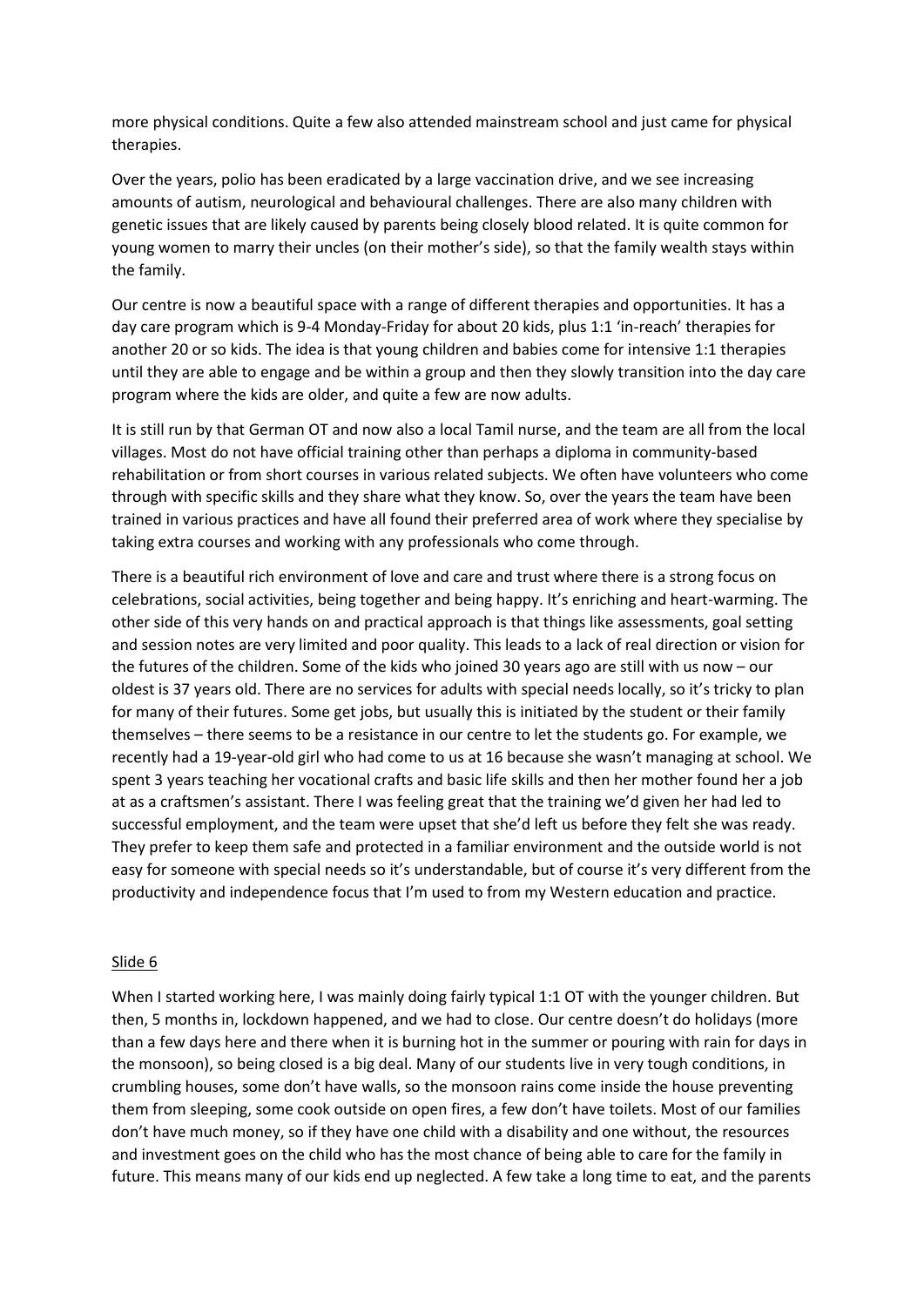don't have time to sit with them for an hour each meal, and so they don't get fed properly. Others are over 18 but still haven't learned to wash themselves or use the toilet independently because the parents haven't felt like they have time or energy to teach them. Many who have learned, have been taught by us.

During lockdown, despite our support with food parcels, three of our students ended up getting blood transfusions because their haemoglobin levels were dangerously low. Many of our students came back to us after lockdown sick, malnourished, with headlice, uncut nails, and had lost a lot of the progress that had been gained before lockdown. Many spent months sitting at home in a dark room watching TV with very little stimulation or attention from family who were busy at work or taking care of other siblings. Lockdown hit our children and their families hard.

Schools were closed for 2 full years due to Covid, but essential work was allowed to continue, and I had moved to a local organic farm, so I started a small project where some of the older students came to volunteer on the farm with me five mornings a week. We were reliant on parents doing the transport, which many couldn't do, so it started small, but almost 2 years on we have 15 or so students coming across 4 days now. I won't go into the therapeutic value of farming. You're all OTs and will understand it already, but I'll show you a short video of one of our student's progress over the first few months on the farm. [video features footage of a non-verbal autistic student learning to use a wheelbarrow where he goes from being totally unable to navigate it, to improving his spatial awareness, grip and balance to the extent that he can now navigate the wheelbarrow over ditches and in tight spots].

Rajesh\* (\*name changed) is a 19-year-old young man who lives at home with his mother. His younger sister is already married with a child and has moved out. His father struggled with alcohol addiction and ultimately lost his life to suicide a few years back. It seems he was also quite aggressive. Rajesh, who became the man of the house after his father died, understood that this new role involved pushing his mother around. His mother is a small woman who is frightened of her son who is bigger than her now. They were struggling at home and his mother was threatening to put him in some horrible institution because she wasn't coping. Rajesh started coming to the farm 5 mornings a week, using his strength to push wheelbarrows and make compost and his skills to contribute to his community. Each week he would bring some vegetables home from the farm to his family with great pride. He became more confident, self-assured and calm and his mother reports a big change at home. He is now fulfilling the role of man of the house in a much more constructive way.

Between lockdowns, there were periods of less restrictions where vocational training was allowed, so alongside the farm work, I started working in our vocational training centre, which is just a stand alone room part of our centre. Here, together with one or two colleagues, I was doing handicrafts, tailoring, macrame, woodwork and coconut shell crafts with the older students. Now we are fully open again, my main focus is still the farm work and vocational training, although I also do a group music class, and help with the admin and fundraising side. In all aspects of my work I face challenges as a Western OT working in rural Tamil Nadu, which I'd like to share a little of now.

The longer I'm here, the more I observe how different things are here to what I'm used to in the West. Tamil Nadu is a culturally rich State and the people who live here are very proud of their heritage. Tamil is one of the oldest languages in the world, and as the language has been passed through the generations, so have many customs and practices. It is a primarily Hindu State and there are many Hindu traditions that must be followed, which leads to a culture of strong cultural expectations and rules. Family and community are of utmost importance and a lot of day-to-day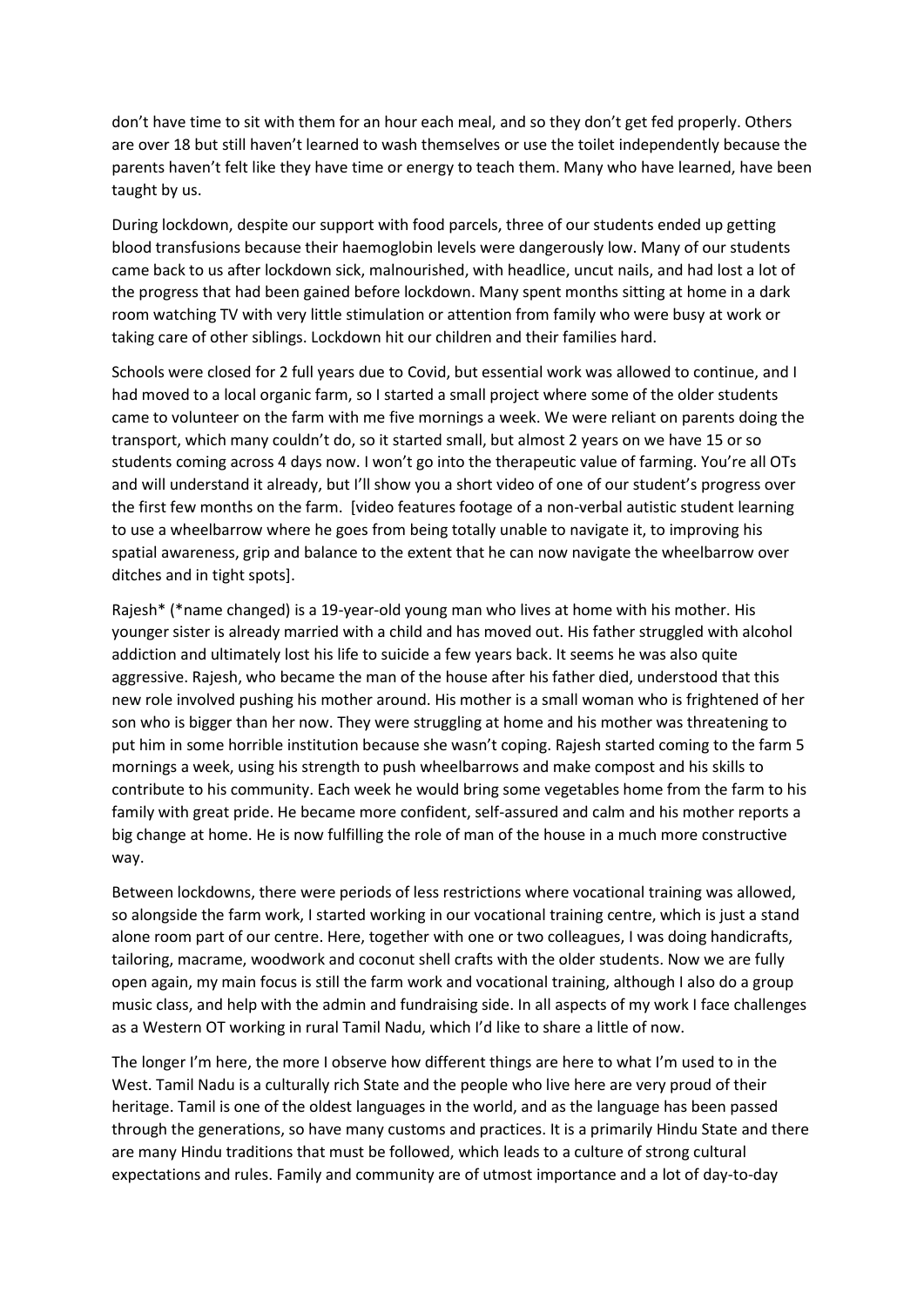energy is spent on maintaining social structures and status. Although this creates a touching, open and resilient network of interconnectedness where people genuinely look out for each other and help their neighbours, it also seems to lead to many people feeling stuck in a cycle of living a life they don't want to live, forced to perform practices they don't know why they're doing, forced to spend money on functions and clothes and vehicles and higher education that they can't afford so that their children can marry well, and so that their status is maintained or increased in their communities. I have had several conversations with colleagues and friends here who love Tamil culture and feel sad that many of the beautiful and intelligent practices and values of the region are being lost under a thick veneer of dogma and patriarchy introduced by colonisers. Most of the challenges that arise here are at that surface level and not rooted in the true rich heritage of the land.

Only 20 or 30 years ago, everyone was building with, and using, natural materials, so there was very little waste and life was in line with seasons and what nature had to offer, and also heavily focused on the basic every day jobs needed for survival. Farming was the primary occupation here for centuries, but it's a hard job in this very hot and humid climate so many are now training in tech, medicine, engineering etc and moving to the rapidly developing cities. Capitalism and consumerism has reached the villages too now, and with that, so has diabetes, obesity, unhealthy consumption and lifestyle habits and crippling debt. Alcoholism is high, suicide is high, unemployment is high. Wages remain very low, while cost of living increases at an alarming rate.

Tamil language is hard, and after 2 and a half years of trying to learn and being immersed in it, I still struggle to string a sentence together. What surprised me more though was how different the body language is. You are probably all familiar with the Indian head wobble. It can mean yes, no, perhaps, hello, goodbye, thank you, please, anything really.

In the West, what do you do when you ask a question? Raise your shoulders? Bring your palms face up? Tilt your head? Here you pump your fist, like you've just won a point in a tennis match. It took me a while to figure that one out, with lots of confusion on both sides.

I've also noticed that Tamil people have a tendency of not saying "no", as it is considered rude, so I still get caught out wondering why people have agreed to something but then don't do it or even create barriers to it happening. I've also seen a tendency to avoid conversations that might be conflictual or embarrassing, so there are a lot of things that are left unsaid. While Tamil is hard for me, English is also difficult for them, and my suspicion is that if they don't understand me there is a tendency to pretend they do.

The combination of different languages, different cultures, different contexts, priorities, values, body language and intonation, habits… means it takes a lot of extra energy and time for me to get to the bottom of things and understand what's actually going on. It can be exhausting. I moved here very aware of India's colonial past and my Western-centric assumptions and views, so in a real desire to avoid pushing my ingrained Western agenda, for most of my time here I've been trying to silently observe, learn as much as I can and adapt to life here. But I'm realising now that I will always be a foreigner and the best I can do is find the balance between understanding and respecting the culture, and on the other hand challenging practices that I consider damaging and oppressive. As I find that some practices unfortunately fall into that second category, often it's about pushing gently on a few doors and seeing which one I can get to swing open. I have to practice critical reflexivity on a daily basis and keep returning to my deeply held values of equity, integrity and compassion in order to try to figure out where it's ethical to push and where it's not. And also, to realise where I've simply misunderstood a situation.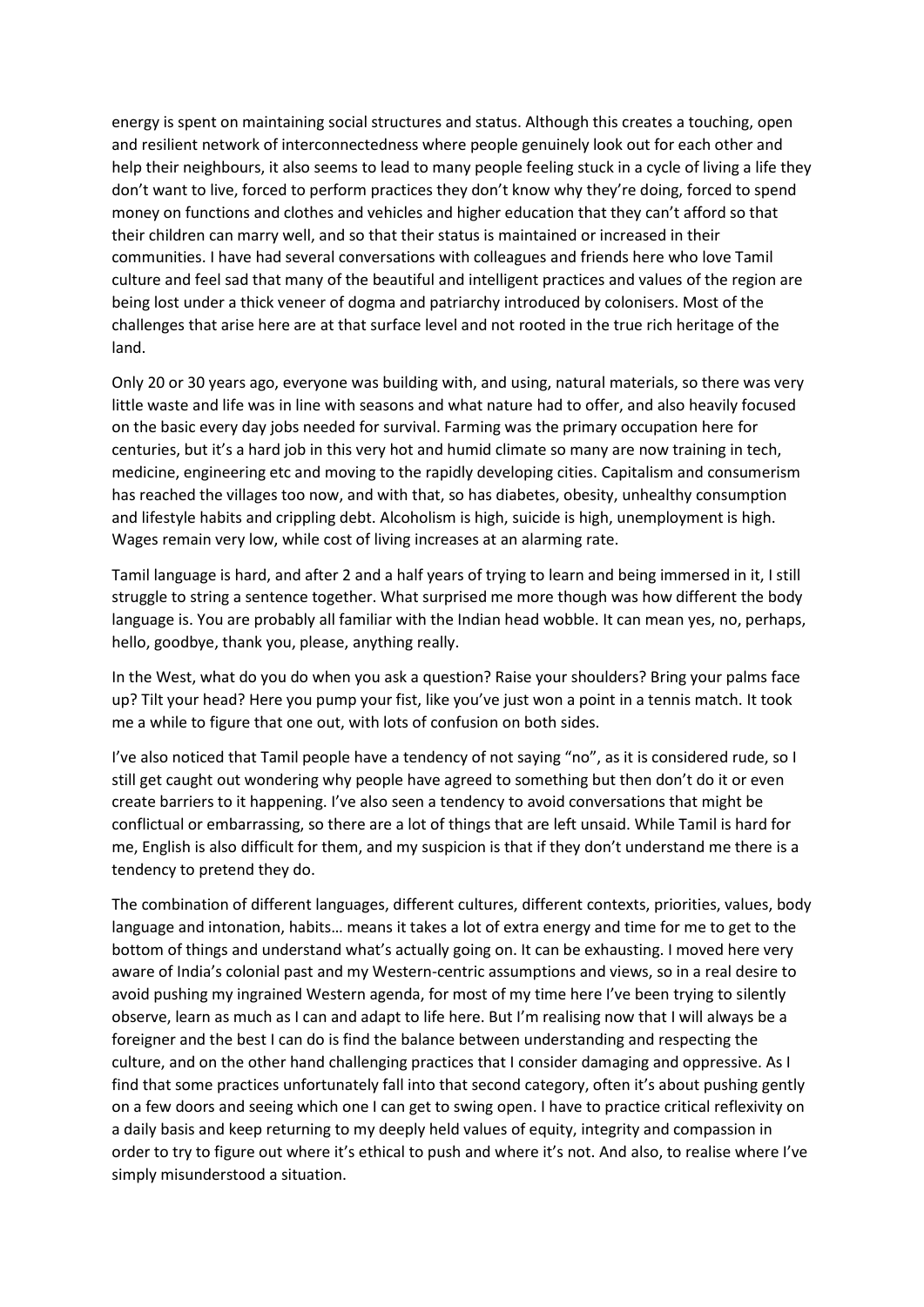At University, I was taught that occupations can be split into 3 categories: productivity, self-care and leisure. Let's explore those a bit.

#### Self-care.

Of course, people here need to do self-care just as much as in the West, but it is done differently. For example, many of our kids still feel more comfortable going to the toilet outside in the open. It is also considered unhygienic and impure to have a toilet inside your house or building, so many do not like it for that reason. Going to the toilet outside can be the easiest option in terms of skills required, as often there is no wiping or cleaning done afterwards. The challenge of this is meeting hygiene needs, especially for menstruating girls and women, and the safety risks of going out alone, often in the dark to protect modesty.

The second toilet option is a squat toilet with a bucket and plastic jug for cleaning. Most of our students are familiar with this, but it requires some multi-tasking and both hands (!) to squat, fill the water jug and then pour with one hand and clean with the other. It also requires you to be able to differentiate between left and right, especially as we eat with hands here. As rural Tamil Nadu becomes increasingly more Westernised, one of the skills we're having to teach here is how to adapt from using an Indian toilet to using a Western one, as well as moving away from buckets and jugs towards bum guns. These require different sets of skills and dexterity and many of our kids struggle with it. Although supporting people with toileting is comfortably within my OT experience of the West, it takes some time to learn how it is done here and figure out techniques for how to teach it. I'm still struggling with how to teach hygienic toileting to one of our young women with hemiplegia who can't use her right hand.

Washing happens with a bucket and jug, no baths, no showers. Again, a different set of skills and techniques. Washing is also expected to happen in the mornings. My colleague seemed almost disappointed in me when I supported one of our young women to wash in the evening before bed on a recent trip because she was sweaty and a little smelly; she couldn't understand why I wouldn't wait till morning. And then when it came to morning, I was instructed to help her wash again, despite the fact she was still fresh from last night's shower. I was also told off for supporting this same young woman to have that morning's wash before cleaning her teeth – apparently it's very important that teeth cleaning comes first. But they will all happily go to bed at night without cleaning their teeth and seemed confused when I insisted that they clean their teeth first. These examples once again raise the question for me of where the line is between respecting and adapting to cultural norms and advocating for the health of those I work with.

As accessible toilets, showers and general accessible infrastructure is rare here, we generally focus on skill building rather than adapting the environment. There have been a few occasions when adaptive equipment has been given to families, but due to the stigma it holds or a lack of understanding (despite our best attempts to educate families), we will often find that equipment in a rubbish dump, or sold, or given to another family member who's considered to have more need for it.

There are also a lot of rules about how to dress, particularly for women, from which dress tops you are allowed to wear leggings with to what shape your earrings should be, to how you wear your hair. The idea of personal choice and freedom of expression is limited more or less, to the colour you wear.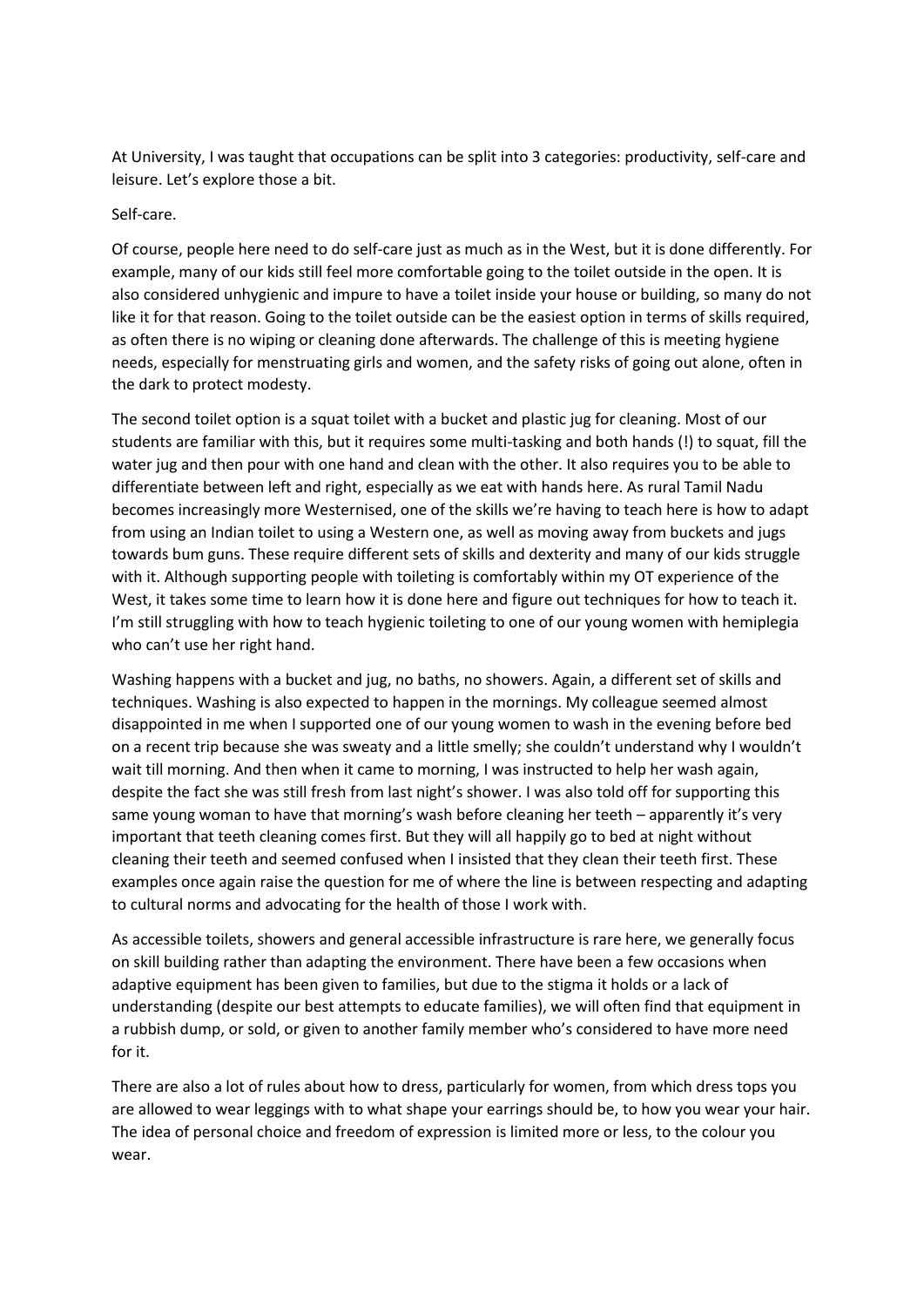#### Leisure:

Leisure, as we categorise in our Western hierarchy of occupations, is very limited here, with the exception of a few examples like watching TV. Many families do not have toilets or even walls on their house, but they do have TVs and they are on virtually all the time. One other Western recognised form of leisure is cricket. Boys and men will often play cricket in the evenings or weekends where a bunch of families and neighbours play on some large field with lines drawn into the ground with sticks. For almost all of our students though, cricket is not an option for them as their disabilities prevent them from engaging in one way or another.

Leisure as it is expressed here, however, is not it's own category and cannot be separated from engagement in community life. It is common, for example, for men to drink tea in little tea shops. They will often sit with other men and chat or read a newspaper in the morning before work. A few of our adult male students will simply wander around or sit on the side of the road with other men observing life. Some of our students even help out at different workshops, like a carpentry or motorbike repair workshop in their spare time, sometimes in return for samosas and tea. A big part of community life is also celebrating festivals and functions, and because celebrations like weddings and a baby's first birthday are community events, most people have many of these functions to attend.

My colleagues and students have mostly never taken a holiday in their lives. Any annual leave is spent on family obligations. Their experiences of mainstream Western leisure activities and holidays are entirely through what our centre offers. Women also often have their activities outside of the house limited or dictated by their fathers or husbands.

Leisure in the Western sense starts to exist as soon as income rises. In the cities it is common to find similar leisure activities to the West, but not in the villages. Even where these opportunities do exist, they are not taken advantage of as they are not part of the culture.

#### Productivity:

Productivity is a large part of life here as it is so essential in order to survive. But, once again, there are quite a few differences between what I know and what is practiced here.

For example, food has to be cooked in a certain way, in a certain combination, and served and eaten in a certain order and manner. You eat while sitting on the floor and eat with your hands. Often food is served on a banana leaf and is folded at the end to show that you have had enough, but if you fold it the wrong way it is a sign that you either didn't like the food, or you are at a funeral. It is almost impossible for me to do a cooking assessment, because there are such strict customs for how things are done and how things are cooked that until I know them all, I'm simply not able to assess where that person is at. I also can't easily help them to learn, because I don't know how to do it myself. Also, cooking is not considered a priority for our students because the mother cooks, or sometimes the mother-in-law. I haven't quite understood at what point the daughter goes from having never cooked in her life to being the best cook her husband could hope for, but our girls are generally not supported or encouraged to cook at home as it would not be proper for them to do so. The men need never learn to cook.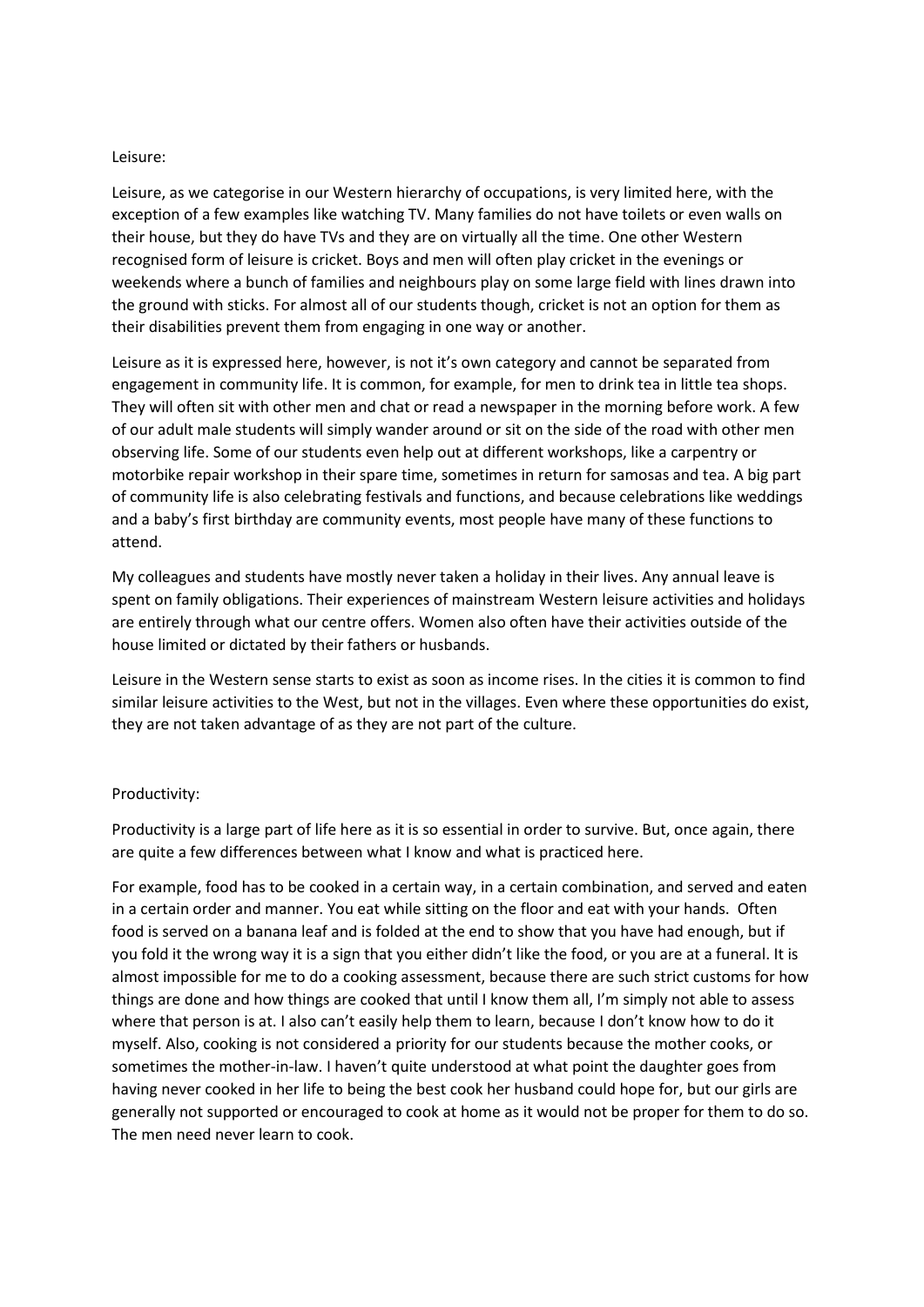Some of the girls are encouraged to help with cleaning and general household tasks. Again, the boys and men are not. And here we also see a clear indication of how much the family wants to invest in the child. If they think their child will be able to get married, they will invest the time it takes to teach them to work at home. If not, they won't expect anything of their child, even if they have the capacity and perhaps even the desire to be helpful. Many of our kids are looked after like babies and not taught to do anything for themselves or for others. At our centre we teach them all to prepare food, to clean and to do general chores.

For able-bodied women, the situation is quite different. I asked one female colleague what her morning routine had been like that day. She explained that she had woken before it got light, washed the pots, cleaned the living space, swept the yard, made a rice powder decorative mandala outside the house called a kolam, prepared the tea, gone to the morning market where she can get the cheapest groceries, dropped off some of those groceries with her mother in the neighbouring village, dropped by her sister's house to make sure she was getting up, following her recently becoming a widow and having two small kids to care for, then she came back home and to get her own kids up while cooking breakfast for them and her husband and parents in law who all have different food requirements and expectations, and then they took the kids to school and were at work by 8:30. For some women without plumbing, water is collected from the village tap and cooking is done on a wood fire. At lunch, women are often expected to rush home to prepare food for their parents in law and kids, if they're home. After work, the household chores continue, alongside helping the kids with homework, helping the neighbour fix something in their house, and perhaps going to the puberty function of someone on your street's daughter. Sleeping is usually done on a straw mat on the floor. The weekends are spent travelling hours to relatives villages, or helping parents with their work, or visiting temples as mandated by Hindu practices. For my female colleagues, coming to work is often the relaxing time of the day.

Men, although exempt from much of the grind of day-to-day life, are often shouldering the pressures of much of the family: the financial pressures, the status, the standing within the community. He needs to make sure that he has contacts with the right people, is drinking tea in the right tea shops, is attending the right functions and giving the correct money or gift at those functions. He is the one who makes virtually all the decisions about the family and if he makes the wrong decision he faces potentially being shamed by his whole community and bringing shame on the family. Social standing is so important that often the man will end up taking out loans he can't afford to pay back in order to keep his social status in one area or another of his life. This pressure and stress often leads to alcoholism and suicide, as mentioned before.

For these reasons, both men and women often seek ease and comfort and financial stability in a job rather than meaning or purpose or enjoyment. Where I've been taught to support people to find the productive occupations that are most rewarding and exciting for them, here often the biggest wish is to find a secure and well-paid government job where you have to do as little as possible. I found myself cheering on a young man to bribe his way through a local Politian into a potentially unsuitable and boring government job rather than working with him to find a job he would actually be good at and enjoy.

Casteism also plays into productive occupations. I'm still very ignorant about this area, but casteism was originally a system of occupational division. The high caste Brahmins were teachers, philosophers and gurus. The low caste Dalits, also known as the Untouchables, were the sewage cleaners, road sweepers etc. Previously you were born into a caste and could never hope to escape it. Now casteism in abolished and more and more Dalit communities are sending their children to university, which is a luxury they often can't afford, but they hope it will pay them back in the end.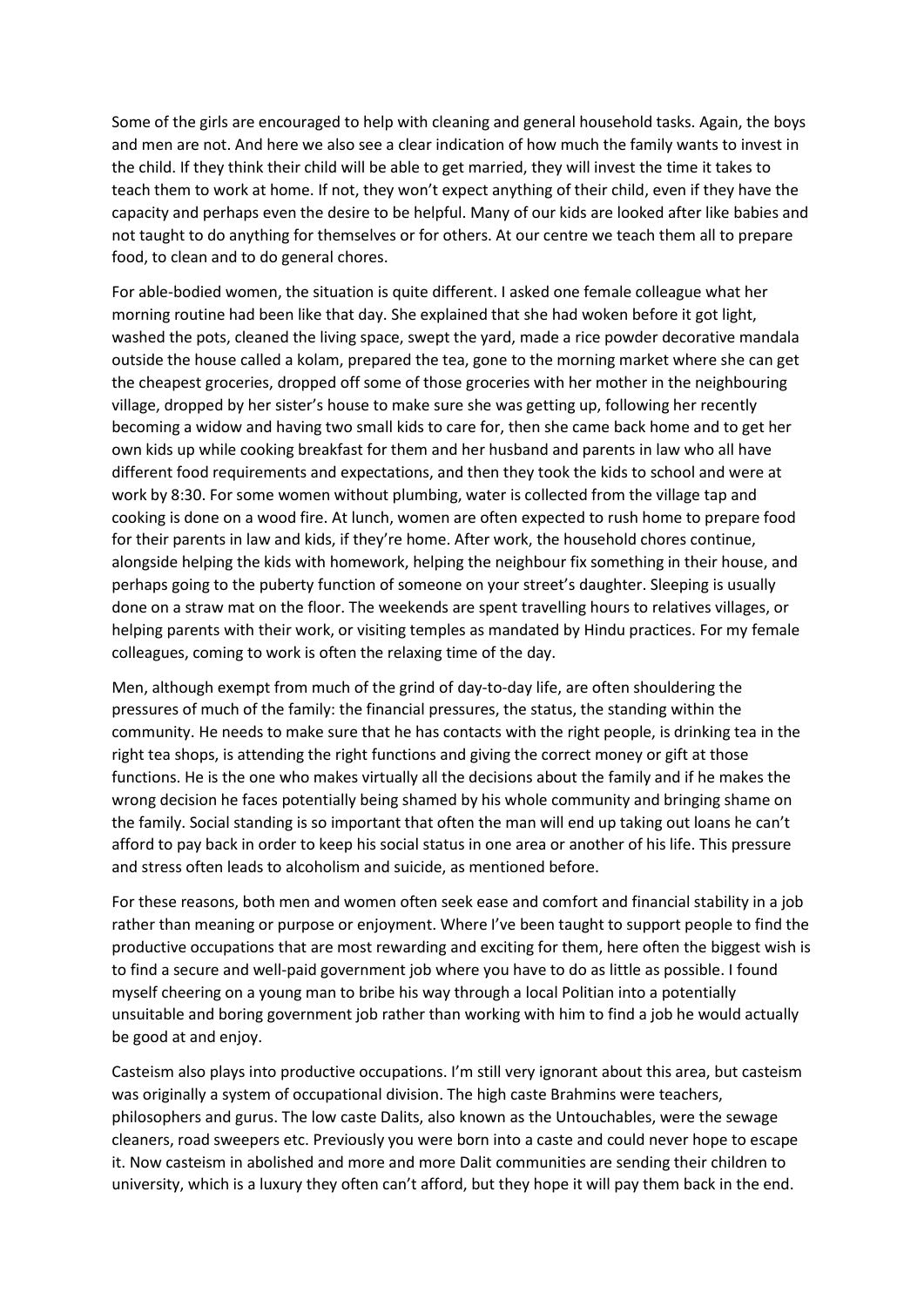Although these rules around vocation are changing, there are still some deeply entrenched beliefs. For example, a cleaner who used to work with us was complaining that the wealthier university educated colleague was sweeping. At our centre we all help with everything, and once a month we do a thorough clean altogether. My colleague was cleaning just like everyone else, but because she was from a higher caste, the cleaner could not accept that she was demeaning herself to the level of the cleaner herself. She complained so much that in the end she was told she would have to either except that here we are all equal, or she would have to leave. She handed in her resignation immediately. She would prefer to be unemployed than to work with a higher caste woman who is cleaning.

As I've just tried to express, one overriding assumption in Western OT theory is that all occupations are split into three categories: self-care, productivity and leisure. The reality here is that many occupations are engaged in for family, community and belonging. Getting married and having children is of prime importance, even if you have a disability that makes caring for others difficult, if not impossible. This has led to a few of our past students ending up in very unpleasant circumstances with children they can't care for and husbands and extended families that abuse and take advantage of them. Right now, we are having many conversations about one of our 16-year-old girls whose parents intend to get her married in a year or two. She does not have a visible disability, so her parents expect to be able to find her a husband, despite the fact that intellectually she has no real understanding of what that means. She is not able to take care of herself, never mind a husband or children. As a team who all agree that she should not be getting married (and by extension having children), and who don't want to support that in any way, should we spend the next two years teaching her as many of the skills we can to help her in the roles she will be forced into, or do we say that we provide vocational training only and if the family don't want that they can take her out of our centre? My preference would be the first option as I don't think we can change anything by taking a stand, but it's complex.

In the West we focus on individualism and independence. Here the priority, even necessity, is collectivism and interdependence. The strongest motivators of actions and occupational engagement are related to social capital. The individual is not the centre of his or her life, the social and cultural expectations are. The family and local society are arguably the people round the table deciding how a person should live their life, rather than the person themselves.

In the West we assume freedom of choice and occupational engagement. Here family and society dictates virtually every aspect of life.

Western neoliberal society is heavy on economic productivity and being busy, to the extent that you are considered lazy or apathetic if you are not stressed. Here the value structure places importance on being and belonging, and participating in community life, and paid work is often not the focus of the day.

In the West, there is a sense of entitlement and expectation of leisure time. Here, any time that is not spent at work, is spent caring for family and following the cultural and religious traditions of the community.

In the West, we champion evidence-based practice and thorough record keeping. Here there is a tendency to follow familiar and traditional local methods of practice and to accept them as good without analysis or evidence. This is perhaps one of the biggest things that I struggle with personally. In the UK I was taught to question and challenge, to think critically and that things are complex and there is rarely one right answer. I was taught to explore and push boundaries and invent and be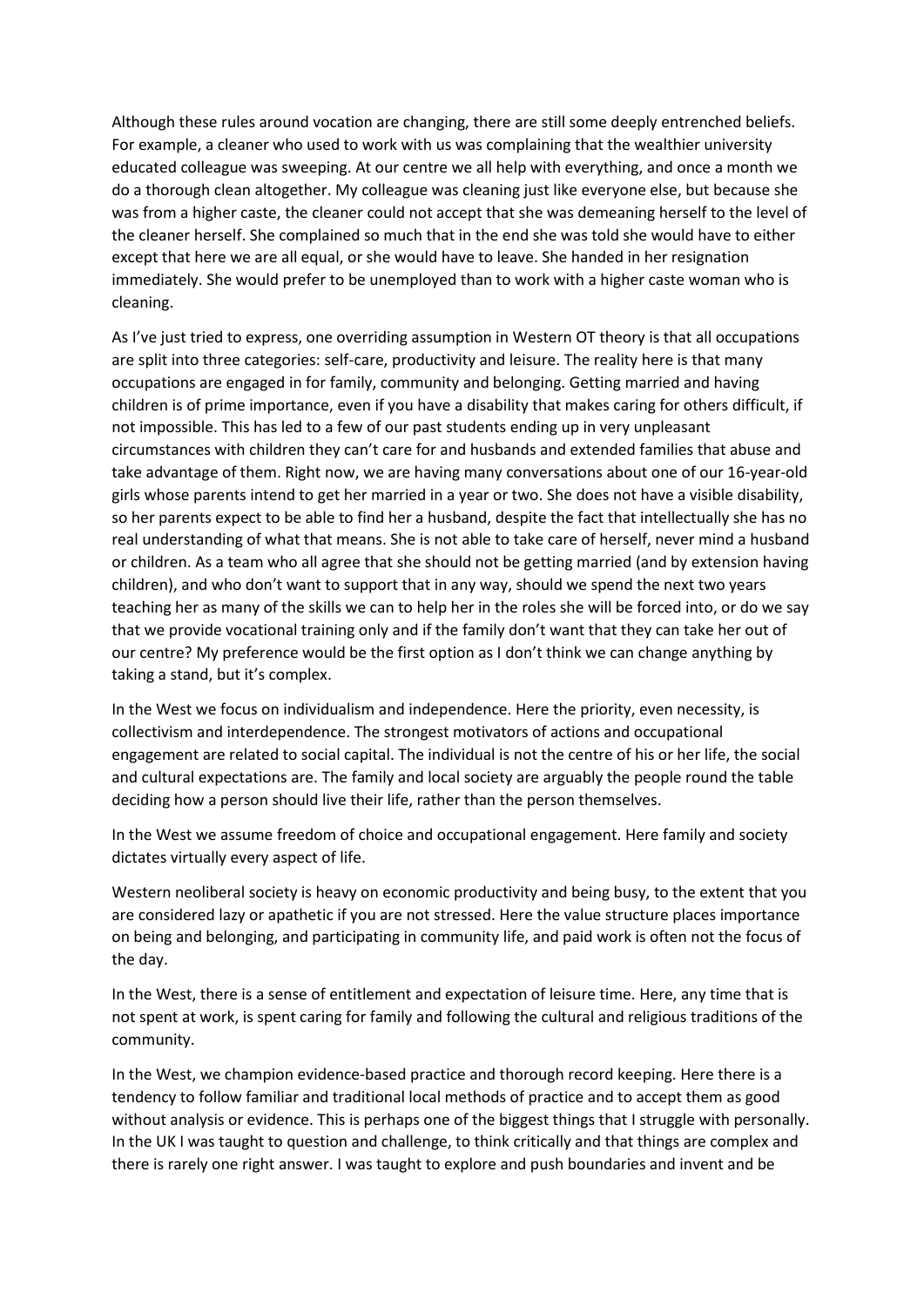creative. Here, the education system and curriculum is still left over from the British Raj, when colonisers wanted Indian kids to learn how to follow rules, not question authority, to understand that there is a right and wrong way of doing everything and to stifle critical and creative thought. They wanted to train workers, labourers and soldiers, not thinkers, teachers or leaders. Unfortunately, even since Indian independence 75 years ago, not much has changed in the curriculum and the quality of education is poor. Children are taught to learn by rote, to never question the teacher or anyone superior to yourself, and to learn largely by memory rather than by thinking. For example, exams are a series of questions that are featured in the textbooks used by all schools. You do not need to understand what the question means or how to solve it, you just have to remember what the answer is to that question. This can be quite difficult for me, as it has lead to the team making some decisions that I don't agree with because they want to stick to how things have always been done rather than thinking critically about what the students actually need, or making any proper plans or goals for them.

Part of the reason I left the UK healthcare system was because of the excessive documentation and fear-driven policies. I found it challenging that so much of my time was taken up by paperwork to protect mine, or the company's, back, and not being with my clients. It was a joy and relief to come here where paperwork is considered a waste of time and hands on practical work is championed. However, I quickly realised that SOME level of assessment, goal setting and record keeping is helpful, and it is a constant balancing act for me to see how to do this, how much I try to engage the team in doing it and where my energy is best spent. Right now, I feel like mine and our centre's documentation is inadequate and needs improvement, but the question is how do I do this effectively? How do I demonstrate to my hardworking colleagues busy in sessions and group activities who look at me blankly when I show them assessments, that sitting by myself with a pen and paper is useful for the kids? And that perhaps they may want to try it too? My colleagues already have busy and tiring lives, as I've expressed, they work hard, not because it's a well-paid job, but because they care. They struggle with spoken English, and written English is even harder, so forcing through change in the form of written documentation does not seem sensible. But how do I create a way to have more considered and future-focused work that does not rely on documentation or critical thinking? Another question in progress. Any advice welcome!

As you can see, there are large differences between the OT theories, models and templates that are designed, championed and tested by a small group of people in the minority Western world, and the reality of experiences, possibilities and values of the people I work with here in rural Tamil Nadu on a daily basis. The theories that I learned at University are awkward and ill-fitting for my work here. Interestingly, my dissertation at Uni was looking at the occupational choices of youth in disadvantaged communities in Western societies, and the findings very closely reflect what I see here in relation to occupational choice. For young people without comfortable access to money, resources and opportunities, the focus also seems to be much stronger on the social aspect, on social status and on being together, rather than on productive occupations and independence. The research also seemed to indicate a sense of community prescribed and controlled restrictions that led to a sense that choice did not exist, even where it did in a practical sense. I won't go into that research now, but the fact that class, wealth and social standing seems to have similar dissonance even in the UK indicates even more that the models that we have in OT are ineffective and exclusive, and we need to start creating new models together with our clients.